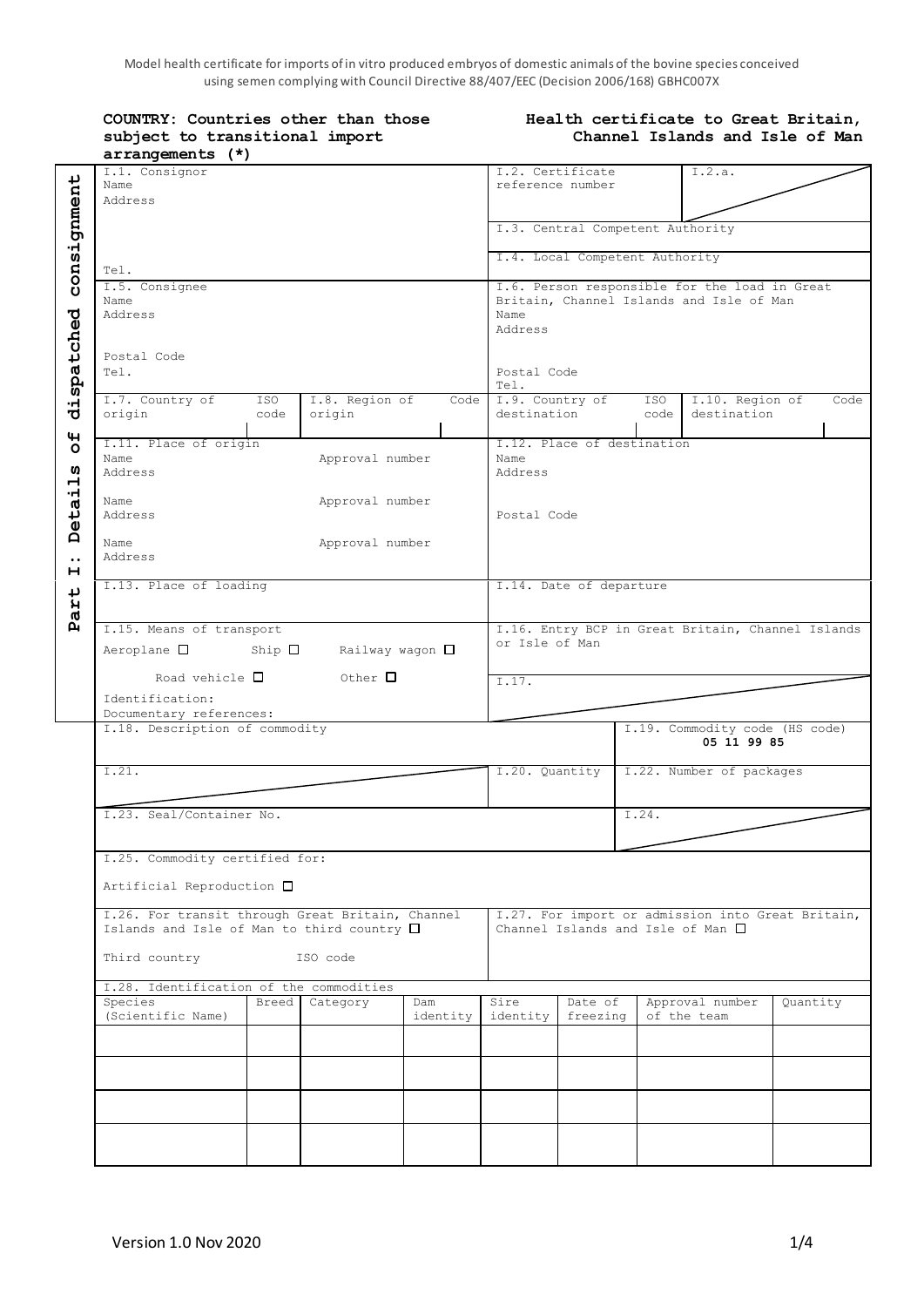## **COUNTRY: Countries other than those subject to transitional imports**

**In vitro produced bovine embryos**

|                        |                                                                                                                                                                                                                                                                                                                                                                                                                                                                                                                                                                                              | $arrangements (*)$                                                                    |                                                                                                                                                                                               |                                                                                                                                                        |                   |  |
|------------------------|----------------------------------------------------------------------------------------------------------------------------------------------------------------------------------------------------------------------------------------------------------------------------------------------------------------------------------------------------------------------------------------------------------------------------------------------------------------------------------------------------------------------------------------------------------------------------------------------|---------------------------------------------------------------------------------------|-----------------------------------------------------------------------------------------------------------------------------------------------------------------------------------------------|--------------------------------------------------------------------------------------------------------------------------------------------------------|-------------------|--|
|                        |                                                                                                                                                                                                                                                                                                                                                                                                                                                                                                                                                                                              | IT. Health information                                                                |                                                                                                                                                                                               | II.a. Certificate                                                                                                                                      | II.b.             |  |
| ertification           |                                                                                                                                                                                                                                                                                                                                                                                                                                                                                                                                                                                              |                                                                                       |                                                                                                                                                                                               | reference no                                                                                                                                           |                   |  |
|                        |                                                                                                                                                                                                                                                                                                                                                                                                                                                                                                                                                                                              |                                                                                       |                                                                                                                                                                                               |                                                                                                                                                        |                   |  |
|                        |                                                                                                                                                                                                                                                                                                                                                                                                                                                                                                                                                                                              |                                                                                       |                                                                                                                                                                                               |                                                                                                                                                        |                   |  |
|                        |                                                                                                                                                                                                                                                                                                                                                                                                                                                                                                                                                                                              |                                                                                       |                                                                                                                                                                                               | (exporting country) $(^2)$                                                                                                                             |                   |  |
|                        |                                                                                                                                                                                                                                                                                                                                                                                                                                                                                                                                                                                              |                                                                                       |                                                                                                                                                                                               |                                                                                                                                                        |                   |  |
|                        | II.1.<br>The embryos to be exported:                                                                                                                                                                                                                                                                                                                                                                                                                                                                                                                                                         |                                                                                       |                                                                                                                                                                                               |                                                                                                                                                        |                   |  |
| ပ                      |                                                                                                                                                                                                                                                                                                                                                                                                                                                                                                                                                                                              | II.1.1. were produced in the exporting country, which according to official findings: |                                                                                                                                                                                               |                                                                                                                                                        |                   |  |
|                        |                                                                                                                                                                                                                                                                                                                                                                                                                                                                                                                                                                                              |                                                                                       | II.1.1.1. was free from rinderpest during the 12 months immediately prior to their production;                                                                                                |                                                                                                                                                        |                   |  |
| $\bullet \bullet$<br>н |                                                                                                                                                                                                                                                                                                                                                                                                                                                                                                                                                                                              |                                                                                       | ( $^{\circ}$ ) either [II.1.1.2. was free from foot-and-mouth disease and lumpy skin disease during the 12 months                                                                             |                                                                                                                                                        |                   |  |
| н                      |                                                                                                                                                                                                                                                                                                                                                                                                                                                                                                                                                                                              |                                                                                       | immediately prior to their production and did not carry out vaccination against                                                                                                               |                                                                                                                                                        |                   |  |
| ↵                      |                                                                                                                                                                                                                                                                                                                                                                                                                                                                                                                                                                                              |                                                                                       | foot-and-mouth disease or lumpy skin disease during that period.)                                                                                                                             |                                                                                                                                                        |                   |  |
| Η                      | $(^1)$ or<br>[II.1.1.2. was not free from foot-and-mouth disease or lumpy skin disease during the 12 months<br>immediately prior to their production or carried out vaccination against foot-<br>and-mouth disease or lumpy skin disease during that period, and                                                                                                                                                                                                                                                                                                                             |                                                                                       |                                                                                                                                                                                               |                                                                                                                                                        |                   |  |
| $\mathbf{p}$           |                                                                                                                                                                                                                                                                                                                                                                                                                                                                                                                                                                                              |                                                                                       |                                                                                                                                                                                               |                                                                                                                                                        |                   |  |
|                        | The embryos were produced without penetration of the zona pellucida,<br>The embryos were stored under approved conditions for at least 30 days<br>immediately after their production,                                                                                                                                                                                                                                                                                                                                                                                                        |                                                                                       |                                                                                                                                                                                               |                                                                                                                                                        |                   |  |
|                        |                                                                                                                                                                                                                                                                                                                                                                                                                                                                                                                                                                                              |                                                                                       |                                                                                                                                                                                               |                                                                                                                                                        |                   |  |
|                        |                                                                                                                                                                                                                                                                                                                                                                                                                                                                                                                                                                                              |                                                                                       |                                                                                                                                                                                               | The donor females come from holdings on which no animal was vaccinated against                                                                         |                   |  |
|                        |                                                                                                                                                                                                                                                                                                                                                                                                                                                                                                                                                                                              |                                                                                       |                                                                                                                                                                                               | foot-and-mouth disease or lumpy skin disease during the 30 days prior to<br>collection and no animal of a susceptible species showed clinical signs of |                   |  |
|                        |                                                                                                                                                                                                                                                                                                                                                                                                                                                                                                                                                                                              |                                                                                       |                                                                                                                                                                                               | foot-and-mouth disease or lumpy skin disease during the 30 days prior to, and                                                                          |                   |  |
|                        |                                                                                                                                                                                                                                                                                                                                                                                                                                                                                                                                                                                              |                                                                                       |                                                                                                                                                                                               | at least the 30 days after, the embryos were collected.]                                                                                               |                   |  |
|                        | II.1.2.                                                                                                                                                                                                                                                                                                                                                                                                                                                                                                                                                                                      |                                                                                       | were collected by the embryo collection team $(3)$ which:                                                                                                                                     |                                                                                                                                                        |                   |  |
|                        |                                                                                                                                                                                                                                                                                                                                                                                                                                                                                                                                                                                              |                                                                                       | - has been approved in accordance with Chapter I of Annex A to Directive 89/556/EEC;                                                                                                          |                                                                                                                                                        |                   |  |
|                        |                                                                                                                                                                                                                                                                                                                                                                                                                                                                                                                                                                                              |                                                                                       | - carried out the production, processing, storing and transport in accordance with<br>Chapter II of Annex A to Directive 89/556/EEC;                                                          |                                                                                                                                                        |                   |  |
|                        |                                                                                                                                                                                                                                                                                                                                                                                                                                                                                                                                                                                              |                                                                                       | - is subject to inspection by an official veterinarian at least twice a year.                                                                                                                 |                                                                                                                                                        |                   |  |
|                        | II.2.                                                                                                                                                                                                                                                                                                                                                                                                                                                                                                                                                                                        |                                                                                       | The oocytes used in the production of the embryos to be exported were collected on premises                                                                                                   |                                                                                                                                                        |                   |  |
|                        | situated in an area of at least 10 km radius centred on them, on which according to official<br>findings there was no occurrence of foot-and-mouth disease, epizootic haemorrhagic disease,<br>vesicular stomatitis, Rift Valley fever, contagious bovine pleuropneumonia or lumpy skin disease<br>in the 30 days immediately prior to their collection and until their dispatch to Great Britain,<br>, in the case of fresh embryos, or during the 30 days after collection, in the case of embryos<br>subject to mandatory storage for at least 30 days in accordance with point II.1.1.2. |                                                                                       |                                                                                                                                                                                               |                                                                                                                                                        |                   |  |
|                        |                                                                                                                                                                                                                                                                                                                                                                                                                                                                                                                                                                                              |                                                                                       |                                                                                                                                                                                               |                                                                                                                                                        |                   |  |
|                        |                                                                                                                                                                                                                                                                                                                                                                                                                                                                                                                                                                                              |                                                                                       |                                                                                                                                                                                               |                                                                                                                                                        |                   |  |
|                        |                                                                                                                                                                                                                                                                                                                                                                                                                                                                                                                                                                                              |                                                                                       |                                                                                                                                                                                               |                                                                                                                                                        |                   |  |
|                        | II.3.                                                                                                                                                                                                                                                                                                                                                                                                                                                                                                                                                                                        |                                                                                       | From the time of collection of the oocytes until 30 days thereafter or, in the case of fresh                                                                                                  |                                                                                                                                                        |                   |  |
|                        |                                                                                                                                                                                                                                                                                                                                                                                                                                                                                                                                                                                              |                                                                                       | embryos, until the day of their dispatch, the embryos to be exported were stored on premises                                                                                                  |                                                                                                                                                        |                   |  |
|                        |                                                                                                                                                                                                                                                                                                                                                                                                                                                                                                                                                                                              |                                                                                       | situated in an area of at least 10 km radius centred on them, on which according to official<br>findings there was no occurrence of foot-and-mouth disease, vesicular stomatitis, Rift Valley |                                                                                                                                                        |                   |  |
|                        |                                                                                                                                                                                                                                                                                                                                                                                                                                                                                                                                                                                              |                                                                                       | fever, contagious bovine pleuropneumonia or lumpy skin disease.                                                                                                                               |                                                                                                                                                        |                   |  |
|                        | II.4                                                                                                                                                                                                                                                                                                                                                                                                                                                                                                                                                                                         |                                                                                       | The donors of oocytes used in the production of the embryos to be exported:                                                                                                                   |                                                                                                                                                        |                   |  |
|                        |                                                                                                                                                                                                                                                                                                                                                                                                                                                                                                                                                                                              |                                                                                       | II.4.1. were located, during the 30 days immediately prior to collection of the oocytes, on                                                                                                   |                                                                                                                                                        |                   |  |
|                        |                                                                                                                                                                                                                                                                                                                                                                                                                                                                                                                                                                                              |                                                                                       | premises situated in an area of at least 10-km radius on which, according to official                                                                                                         |                                                                                                                                                        |                   |  |
|                        |                                                                                                                                                                                                                                                                                                                                                                                                                                                                                                                                                                                              |                                                                                       | findings, there was no occurrence of foot-and-mouth disease, bluetongue, epizootic<br>haemorrhagic disease, vesicular stomatitis, Rift Valley fever, contagious bovine                        |                                                                                                                                                        |                   |  |
|                        |                                                                                                                                                                                                                                                                                                                                                                                                                                                                                                                                                                                              |                                                                                       | pleuropneumonia or lumpy skin disease;                                                                                                                                                        |                                                                                                                                                        |                   |  |
|                        |                                                                                                                                                                                                                                                                                                                                                                                                                                                                                                                                                                                              |                                                                                       | II.4.2. showed no clinical signs of disease on the day of collection;                                                                                                                         |                                                                                                                                                        |                   |  |
|                        |                                                                                                                                                                                                                                                                                                                                                                                                                                                                                                                                                                                              |                                                                                       | II.4.3. spent the six months immediately prior to collection within the territory of the exporting                                                                                            |                                                                                                                                                        |                   |  |
|                        |                                                                                                                                                                                                                                                                                                                                                                                                                                                                                                                                                                                              |                                                                                       | country in no more than two herds:                                                                                                                                                            |                                                                                                                                                        |                   |  |
|                        |                                                                                                                                                                                                                                                                                                                                                                                                                                                                                                                                                                                              |                                                                                       | - which, according to official findings, were free from tuberculosis during that time,                                                                                                        |                                                                                                                                                        |                   |  |
|                        |                                                                                                                                                                                                                                                                                                                                                                                                                                                                                                                                                                                              |                                                                                       | - which, according to official findings, were free from brucellosis during that time,                                                                                                         |                                                                                                                                                        |                   |  |
|                        |                                                                                                                                                                                                                                                                                                                                                                                                                                                                                                                                                                                              |                                                                                       | - which were free from enzootic bovine leukosis or in which no bovine animal showed<br>clinical signs of enzootic bovine leukosis during the previous three years,                            |                                                                                                                                                        |                   |  |
|                        |                                                                                                                                                                                                                                                                                                                                                                                                                                                                                                                                                                                              |                                                                                       | - in which no<br>rhinotracheitis/infectious pustular vulvo-vaginitis during the previous 12 months;                                                                                           | bovine animal showed clinical<br>signs of                                                                                                              | infectious bovine |  |
|                        |                                                                                                                                                                                                                                                                                                                                                                                                                                                                                                                                                                                              |                                                                                       | $(1)$ either [II.4.4. were kept in a bluetongue virus-free country or zone for at least 60 days prior to,                                                                                     |                                                                                                                                                        |                   |  |
|                        |                                                                                                                                                                                                                                                                                                                                                                                                                                                                                                                                                                                              |                                                                                       | and during, collection of the oocytes.]                                                                                                                                                       |                                                                                                                                                        |                   |  |
|                        |                                                                                                                                                                                                                                                                                                                                                                                                                                                                                                                                                                                              |                                                                                       |                                                                                                                                                                                               |                                                                                                                                                        |                   |  |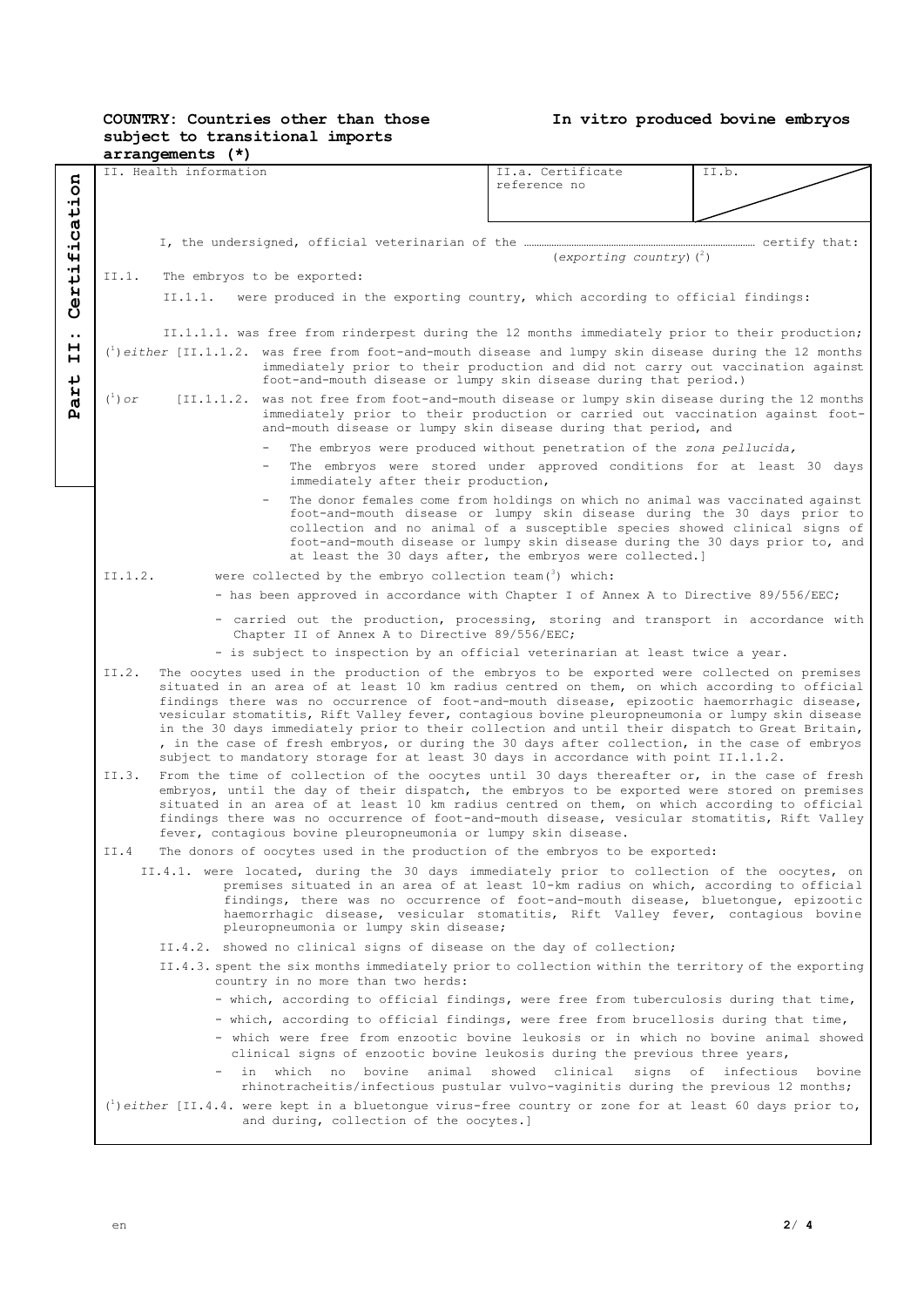## **COUNTRY: Countries other than those subject to transitional import**

## **In vitro produced bovine embryos**

| $arrangements (*)$                                                                                                                                                                                                                                                                                                                                                                                                                                                                                                                                                                                     |                                                                                                                                                                                                                                                                                                                                                                     |                                   |       |  |  |  |
|--------------------------------------------------------------------------------------------------------------------------------------------------------------------------------------------------------------------------------------------------------------------------------------------------------------------------------------------------------------------------------------------------------------------------------------------------------------------------------------------------------------------------------------------------------------------------------------------------------|---------------------------------------------------------------------------------------------------------------------------------------------------------------------------------------------------------------------------------------------------------------------------------------------------------------------------------------------------------------------|-----------------------------------|-------|--|--|--|
| II. Health information                                                                                                                                                                                                                                                                                                                                                                                                                                                                                                                                                                                 |                                                                                                                                                                                                                                                                                                                                                                     | II.a. Certificate<br>reference no | II.b. |  |  |  |
|                                                                                                                                                                                                                                                                                                                                                                                                                                                                                                                                                                                                        |                                                                                                                                                                                                                                                                                                                                                                     |                                   |       |  |  |  |
|                                                                                                                                                                                                                                                                                                                                                                                                                                                                                                                                                                                                        |                                                                                                                                                                                                                                                                                                                                                                     |                                   |       |  |  |  |
| $({}^{1})$ or [II.4.4. were kept during a seasonally free period or protected from the vector for at least 60<br>days prior to, and during, the collection of the oocytes, and the embryos were produced<br>without penetration of the zona pellucida, except if the donors underwent a serological<br>test to detect antibodies to the bluetongue virus group, carried out in accordance with<br>the OIE Manual of Diagnostic Tests and Vaccines for Terrestrial Animals between 21 and<br>60 days after collection and giving negative results and the embryos were stored for<br>at least 30 days.] |                                                                                                                                                                                                                                                                                                                                                                     |                                   |       |  |  |  |
| $({}^{1})$ or [II.4.4.                                                                                                                                                                                                                                                                                                                                                                                                                                                                                                                                                                                 | underwent a serological test to detect antibodies to the bluetongue virus group, carried<br>out in accordance with the OIE Manual of Diagnostic Tests and Vaccines for Terrestrial<br>Animals between 21 and 60 days after collection and giving negative results, and the<br>embryos were stored for at least 30 days.]                                            |                                   |       |  |  |  |
| $\binom{1}{1}$ or [II.4.4.                                                                                                                                                                                                                                                                                                                                                                                                                                                                                                                                                                             | underwent an agent identification test, carried out in accordance with the OIE Manual<br>of Diagnostic Tests and Vaccines for Terrestrial Animals on a blood sample taken on the<br>day of collection or the day of slaughtering and giving negative results - the embryos<br>having been produced, in the latter case, without penetration of the zona pellucida.] |                                   |       |  |  |  |
| II.5.                                                                                                                                                                                                                                                                                                                                                                                                                                                                                                                                                                                                  | The embryos to be exported were conceived by in vitro fertilisation using semen coming from<br>semen collection or storage centres $(^4)$ :                                                                                                                                                                                                                         |                                   |       |  |  |  |
|                                                                                                                                                                                                                                                                                                                                                                                                                                                                                                                                                                                                        | $\binom{1}{1}$ either [II.5.1. approved in accordance with Article 5(1) of Directive 88/407/EEC and located in a<br>Great Britain, and the semen complies with the requirements of Directive 88/407/EEC.]                                                                                                                                                           |                                   |       |  |  |  |
| $(^1)$ or<br>[II.5.1. approved in accordance with Article 9(1) of Directive 88/407/EEC and located in a<br>third country or part thereof listed in Annex 1 to Implementing Decision 2011/630/EU,<br>and the semen complies with the requirements set out in section A of Part 1 of Annex<br>2 to that Decision.]                                                                                                                                                                                                                                                                                       |                                                                                                                                                                                                                                                                                                                                                                     |                                   |       |  |  |  |
| <b>Notes</b>                                                                                                                                                                                                                                                                                                                                                                                                                                                                                                                                                                                           |                                                                                                                                                                                                                                                                                                                                                                     |                                   |       |  |  |  |
|                                                                                                                                                                                                                                                                                                                                                                                                                                                                                                                                                                                                        | (*) Those countries subject to the transitional import arrangements include: an EU member State;<br>Liechtenstein; Norway and Switzerland.                                                                                                                                                                                                                          |                                   |       |  |  |  |
| References to European Union legislation within this certificate are references to direct EU<br>legislation which has been retained in Great Britain (retained EU law as defined in the European<br>Union (Withdrawal) Act 2018).                                                                                                                                                                                                                                                                                                                                                                      |                                                                                                                                                                                                                                                                                                                                                                     |                                   |       |  |  |  |
| References to Great Britain in this certificate include Channel Islands and Isle of Man.                                                                                                                                                                                                                                                                                                                                                                                                                                                                                                               |                                                                                                                                                                                                                                                                                                                                                                     |                                   |       |  |  |  |
| Part I:                                                                                                                                                                                                                                                                                                                                                                                                                                                                                                                                                                                                |                                                                                                                                                                                                                                                                                                                                                                     |                                   |       |  |  |  |
| Box I.6: Person responsible for the load in Great Britain: this box is to be filled in only if it is a<br>certificate for transit commodity.                                                                                                                                                                                                                                                                                                                                                                                                                                                           |                                                                                                                                                                                                                                                                                                                                                                     |                                   |       |  |  |  |
| Box I.11: Place of origin shall correspond to the embryo production team from which the embryos are<br>dispatch to Great Britain and listed in accordance with Article 8(2) of Directive 89/556/EEC                                                                                                                                                                                                                                                                                                                                                                                                    |                                                                                                                                                                                                                                                                                                                                                                     |                                   |       |  |  |  |
|                                                                                                                                                                                                                                                                                                                                                                                                                                                                                                                                                                                                        | Box I.22: Number of packages shall correspond to the number of containers.                                                                                                                                                                                                                                                                                          |                                   |       |  |  |  |
| Box I.23: Identification of container and seal number shall be indicated.                                                                                                                                                                                                                                                                                                                                                                                                                                                                                                                              |                                                                                                                                                                                                                                                                                                                                                                     |                                   |       |  |  |  |
| Box I.26: Fill in according to whether it is a transit or an import certificate.                                                                                                                                                                                                                                                                                                                                                                                                                                                                                                                       |                                                                                                                                                                                                                                                                                                                                                                     |                                   |       |  |  |  |
|                                                                                                                                                                                                                                                                                                                                                                                                                                                                                                                                                                                                        | Box I.27: Fill in according to whether it is a transit or an import certificate.                                                                                                                                                                                                                                                                                    |                                   |       |  |  |  |
|                                                                                                                                                                                                                                                                                                                                                                                                                                                                                                                                                                                                        | Box I.28: Species: select amongst 'Bos taurus', 'Bison bison' or 'Bubalus bubalis' as appropriate.                                                                                                                                                                                                                                                                  |                                   |       |  |  |  |
|                                                                                                                                                                                                                                                                                                                                                                                                                                                                                                                                                                                                        | Category: select 'in vivo produced embryos'.                                                                                                                                                                                                                                                                                                                        |                                   |       |  |  |  |
|                                                                                                                                                                                                                                                                                                                                                                                                                                                                                                                                                                                                        | Dam identity shall correspond to the official identification of the animal.                                                                                                                                                                                                                                                                                         |                                   |       |  |  |  |
|                                                                                                                                                                                                                                                                                                                                                                                                                                                                                                                                                                                                        | Sire identity shall correspond to the official identification of the animal.                                                                                                                                                                                                                                                                                        |                                   |       |  |  |  |
|                                                                                                                                                                                                                                                                                                                                                                                                                                                                                                                                                                                                        | Date of freezing shall be indicated in the following format: dd.mm.yyyy                                                                                                                                                                                                                                                                                             |                                   |       |  |  |  |
|                                                                                                                                                                                                                                                                                                                                                                                                                                                                                                                                                                                                        | Approval number of the team: shall correspond to the embryo production team by which the<br>embryos were produced, processed and stored; and listed in accordance with Article 8(2) of<br>Directive 89/556/EEC                                                                                                                                                      |                                   |       |  |  |  |
|                                                                                                                                                                                                                                                                                                                                                                                                                                                                                                                                                                                                        |                                                                                                                                                                                                                                                                                                                                                                     |                                   |       |  |  |  |